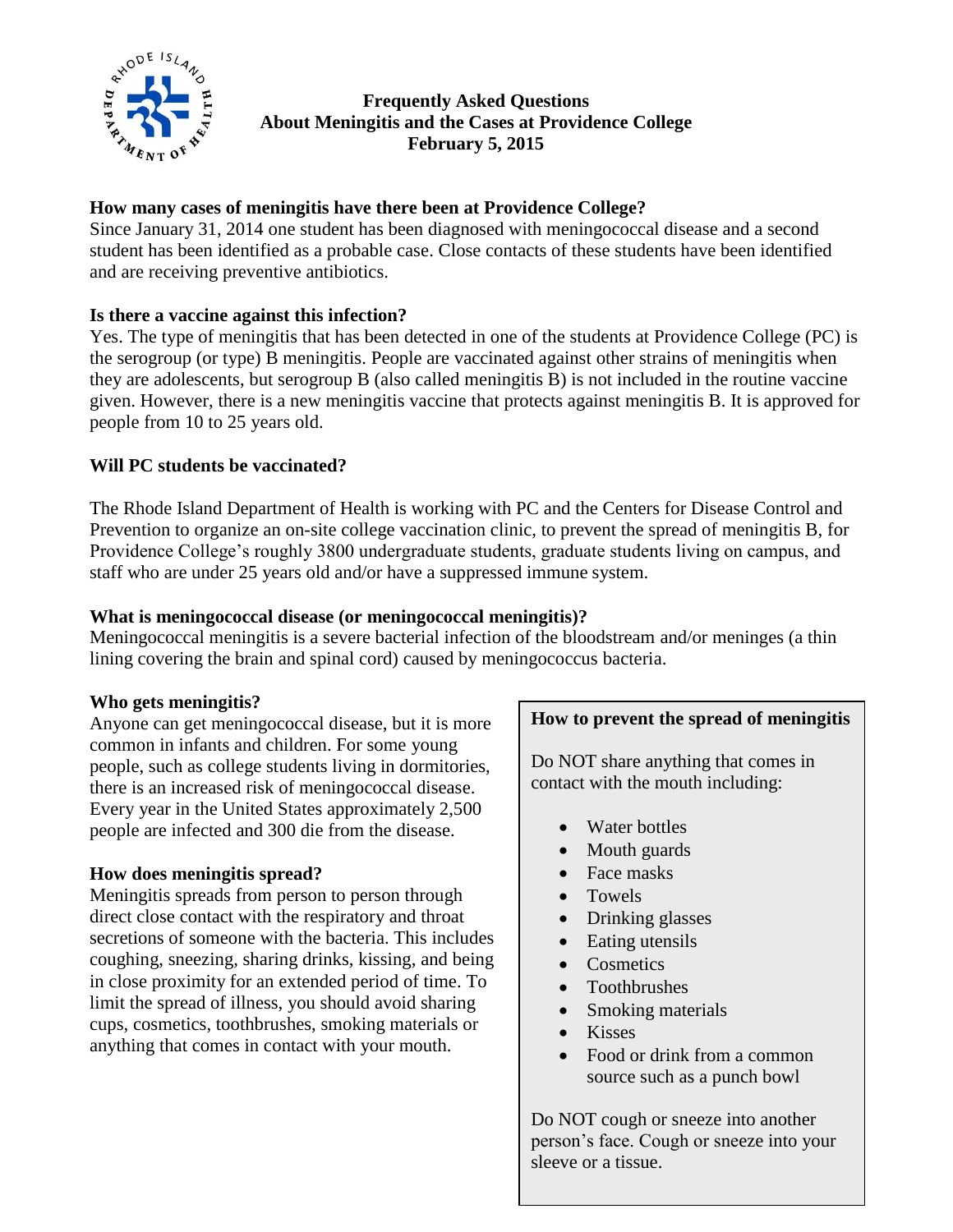#### **What are the symptoms of meningitis?**

- $\bullet$  High fever
- Headache
- Vomiting
- Stiff neck
- Rash
- Body aches/joint pain
- Nausea/vomiting
- Increased sensitivity to light
- Confusion

The symptoms may appear two to 10 days after exposure, but usually within five days.

# **What should I do if I develop symptoms?**

Anyone experiencing high fever with a new skin rash or other symptoms of meningitis, such as headache or stiff neck,

should be examined by a healthcare provider immediately. Early treatment of meningitis is critical, as the infection can quickly become life-threatening.

# **If someone has meningitis, how is it treated?**

Most people with meningococcal disease are hospitalized and treated with antibiotics. Depending on the severity of the infection, other treatments may also be necessary.

# **How are close contacts to the ill students at PC being treated?**

People who have had close contact (e.g. living in the same dorm, kissing, sharing eating utensils or food, sharing drinks, sharing cigarettes) are being given antibiotics.

# **If alcohol sanitizes, is it safe to share an alcoholic beverage with my friend?**

Sharing anything that comes in contact with the mouth (e.g., drinking cups, cans, or bottles) can lead to the spread of meningitis). Alcoholic beverages do not prevent the spread of illness.

# **Should people avoid visiting Providence College during this time?**

No. There is no recommendation to cancel any activities or scheduled events on campus.

### **Why isn't the Rhode Island Department of Health recommending cancelling activities or events at Providence College?**

Restricting vists to areas with meningitis cases, closing schools or universities, or cancelling sporting or social events are not recommended measures for outbreak control because the bacteria do not spread easily from casual contact. Things like the flu and the common cold spread more easily than meningitis.

### **Should residents from the surrounding community avoid contact with Providence College students?**

No. There is no recommendation for the surrounding community to avoid contact with Providence College or Providence College students. Meningitis does not spread easily from casual contact.